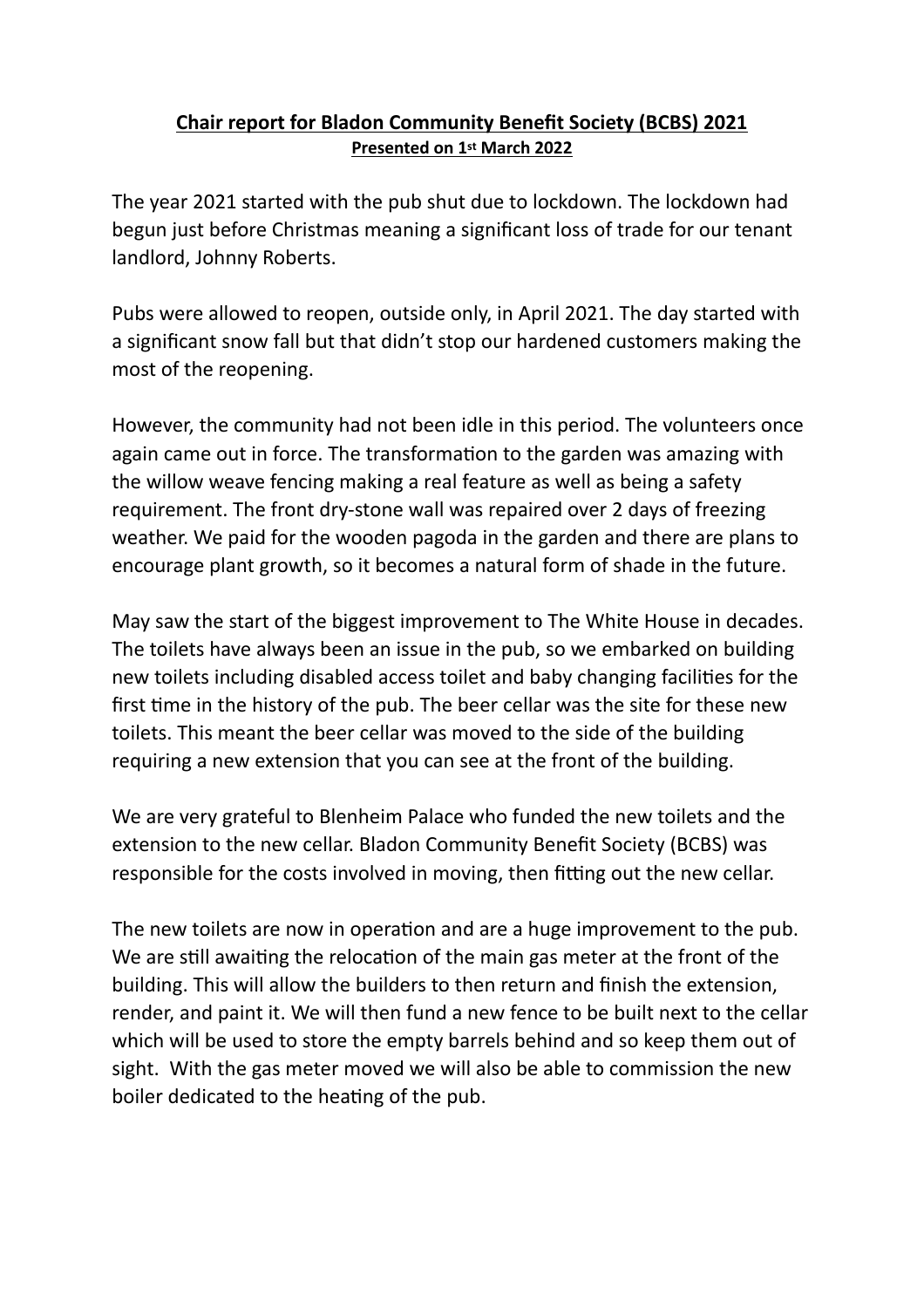For all of you who used the pub during the summer, a big thanks for putting up with our temporary toilets that became the bane of our lives. The sight of the temporary toilet trailer wobbling off into the distance brought untold joy.

With the arrival of our celebrity Chef, Ben Bullen, it became clear there was a desperate need to increase the cold storage to allow him to keep up with demand and to expand his menu. BCBS funded the stand-alone cold room that now sits at the rear of the pub. It was commissioned in time for the Christmas trade.

Unfortunately, last summer we were a victim of an online scam during August when the committee were scattered on holiday. We have put measures in place to ensure this does not happen again.

During the year we had an attempted robbery, but the masked intruders had massively misjudged their target and were chased through Bladon by Johnny and Harry. The pursuit was stopped when the intruders pulled knives on Johnny and Harry but the criminals knew it was best to leave our pub and staff well alone.

In terms of membership to our Society we now have 471 shareholders with 5 new shareholders buying shares in 2021.The share offer has been kept open and anyone can buy shares using the forms on our website bladoncommunitypub.org. The majority of potential shareholder enquiries come through Johnny with shareholders having visited the pub and wanting to make an investment. He then refers them to our gmail account. During the year of 2022 the committee have discussed increasing membership to the society by having dedicated information on the notice board about buying shares. It has also been discussed whether information about the Society could be on display around the village and especially at the church to push the Churchill link between the village and the pub. It is expected that these shareholding would be small but a dedicated share certificate could be developed to cater for this market, targeting domestic and international visitors.

As a reminder we, the shareholders, own the building and grounds of The White House Pub. Johnny is our tenant and pays us a monthly rent. In year 4 that will also include a percentage of the profits. Johnny runs the pub as a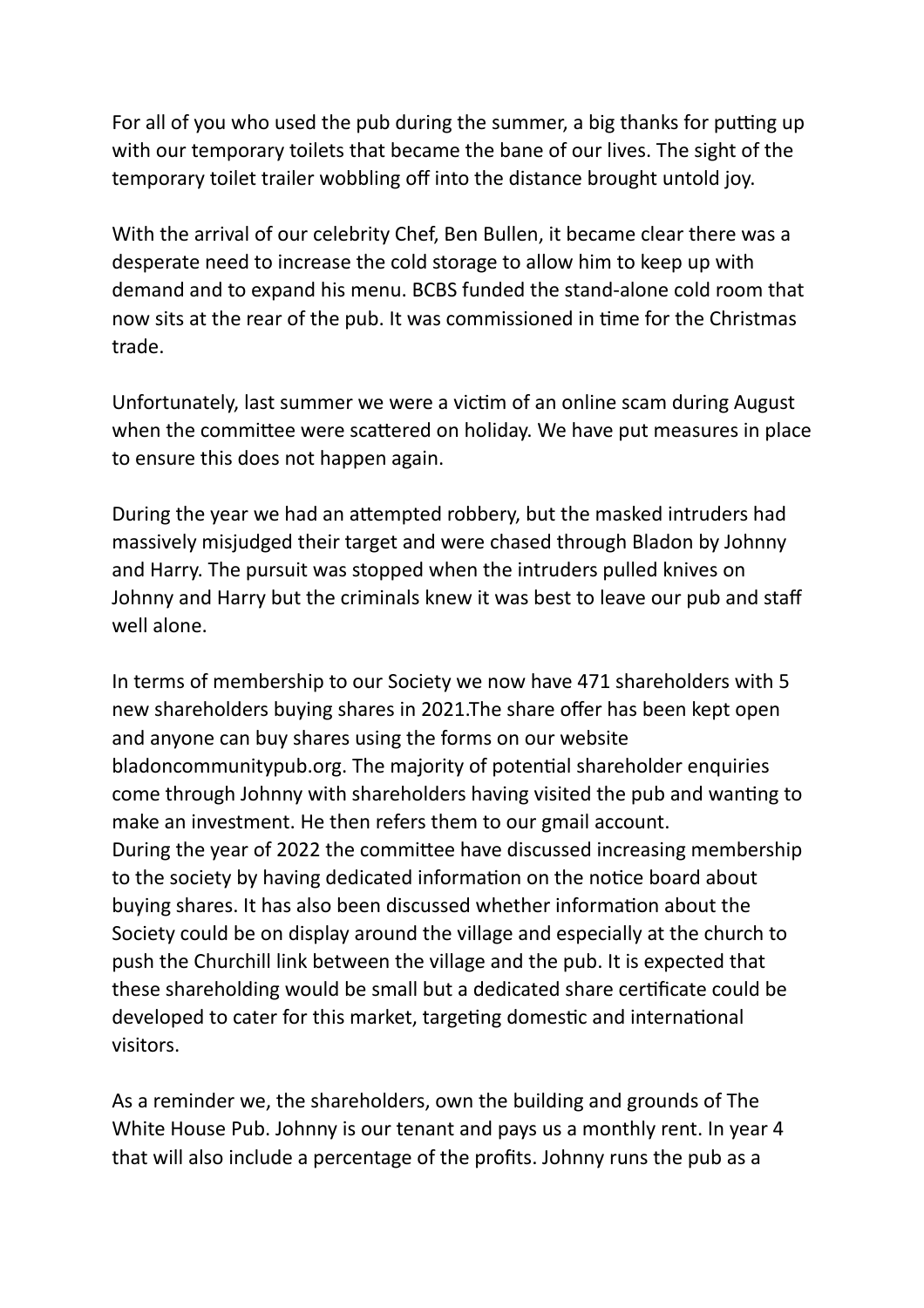business and it is our job to keep the building and grounds in good order and make improvements. In the coming months we will solve the longstanding issues of the lights in the pub that refuse to work. We also need to make improvements in the kitchen to be able to maintain the very high standards already achieved in terms of cleanliness and durability. A long-term goal is to upgrade the present single-phase electrics to the usual 3 phase that is required for a commercial operation like ours. This will be an expensive undertaking but with the expected increase of trade the old electric system will not cope. We welcome any assistance from the community in forming a working group with us to achieve this goal.

2021 has seen a great deal of investment in the pub that has brought it up to a high standard and become one of the best pubs in the area. This is already recognised with Johnny and his staff winning the best newcomer from the prestigious Ox-in-a-box.

The improvements in the structure and fabric of the building have been brought about by the hard work of the committee. John and Stuart were coopted on to the committee during 2020 with Linda, Liz and Gwyn being new in post from last year's AGM. Nolan was co-opted on during last year with only Robin and myself existing from our original group. Clare stepped down from the committee but once again worked tirelessly as our secretary. A huge thank you to them all and their unending efforts during the year. All members of the 8 strong present committee have elected to remain in post for another year. If anyone is interested in taking an active role in our committee for the coming year please do speak to one of us.

I would like to extend that heart-felt thanks to all the volunteers who have been involved with the pub and especially with the never-ending task of providing the pub with the beautiful gardens.

We, the shareholders, saved the pub in 2020 from certain redevelopment. We have now moved significantly forward to improve the pub and make it not just fit for purpose but as one of the best pubs in the area. I would like to end by thanking you all but also a plea. The reputation of Johnny and his team is bringing people from afar to make the most of our fantastic pub here in Bladon, but we need the village to back the pub to ensure we have a great future. Pass the word within our community that this is a great place to come